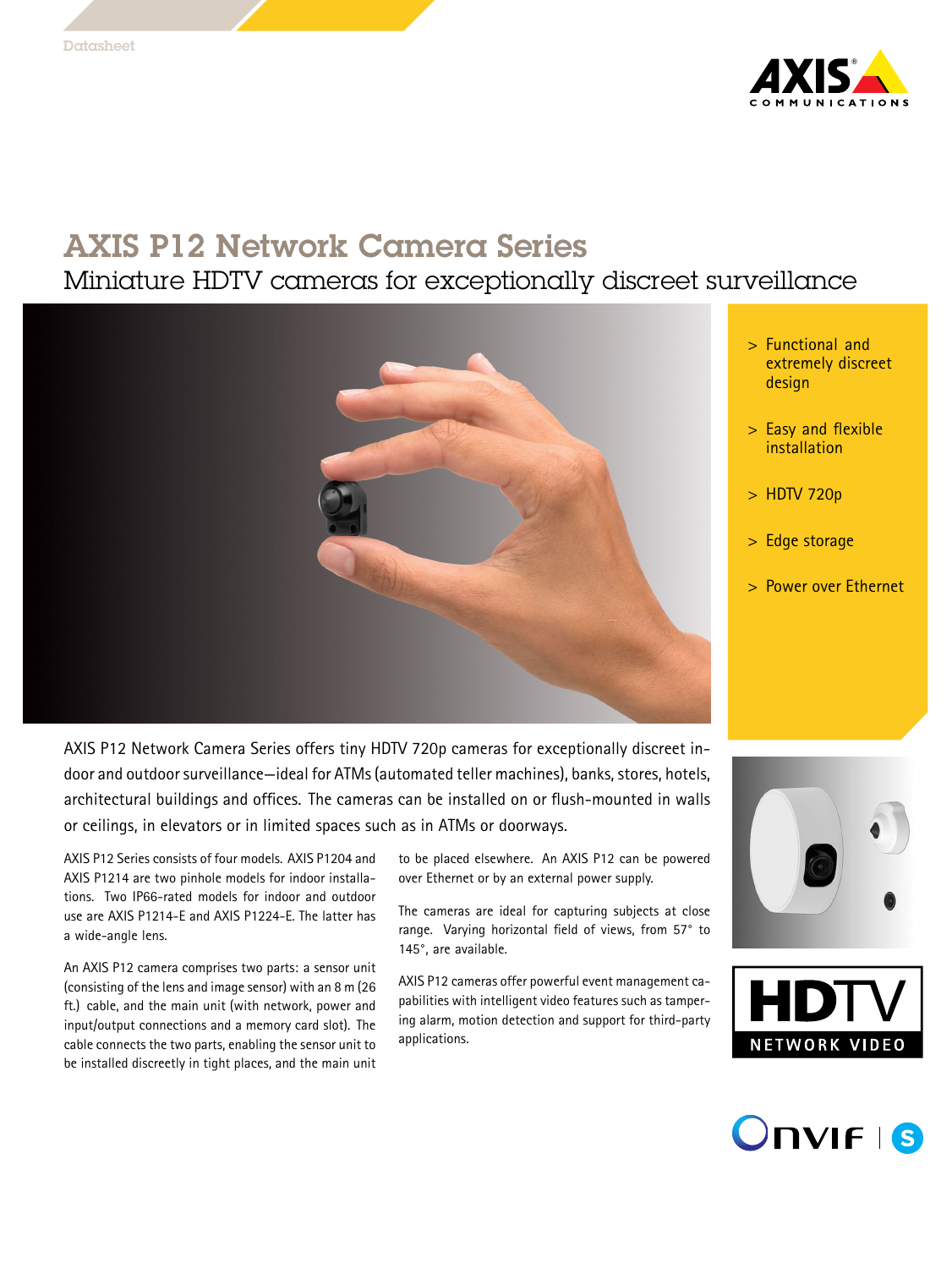## Miniature HDTV cameras for discreet indoor and outdoor surveillance

AXIS P12 Network Cameras are flexible and easy to install on or behind walls and ceilings, and in very limited spaces. The cameras come with various mounting accessories for indoor or outdoor installations. All AXIS P12 main and sensor units can operate in temperatures from -20 °C to <sup>50</sup> °C (-4 °F to <sup>122</sup> °F). The outdoor AXIS P1214-E and AXIS P1224-E sensor units have protection against dust, rain, snow and ice.







The sensor unit of AXIS P1204 (1) can be mounted on <sup>a</sup> surface with the supplied cover (2) over top, or angled using the included angled mounting bracket (4). It can also be flush-mounted using the straight mounting bracket (3) in places where <sup>a</sup> concealed application is required, such as behind <sup>a</sup> thin metal sheet in <sup>a</sup> doorway or in an ATM.

#### **AXIS P1214 Network Camera**



The sensor unit of AXIS P1214 (1) can be mounted behind any surface using the supplied mounting bracket (2), with just <sup>a</sup> small opening for the lens showing on the outside of <sup>a</sup> ceiling or wall, as illustrated in Figure (3). Sold separately is an optional mounting bracket that allows for tilt possibility.

### **AXIS P1214-E Network Camera**

AXIS P1214-E: 81°



AXIS P1204/P1214: 57° AXIS P1224-E: 145

The IP66-rated sensor unit of AXIS P1214-E (1) can be mounted flush with <sup>a</sup> surface using the included mounting bracket (2). It can also be mounted on <sup>a</sup> surface using the supplied housing (3), which is suited for both indoor and outdoor use. An optional bracket for tilt possibility is also available.

#### **AXIS P1224-E Network Camera**



The IP66-rated sensor unit of AXIS P1224-E (1) can be mounted flush with a surface as shown in Figure (3) using the included mounting bracket (2). An optional bracket for tilt possibility is also available.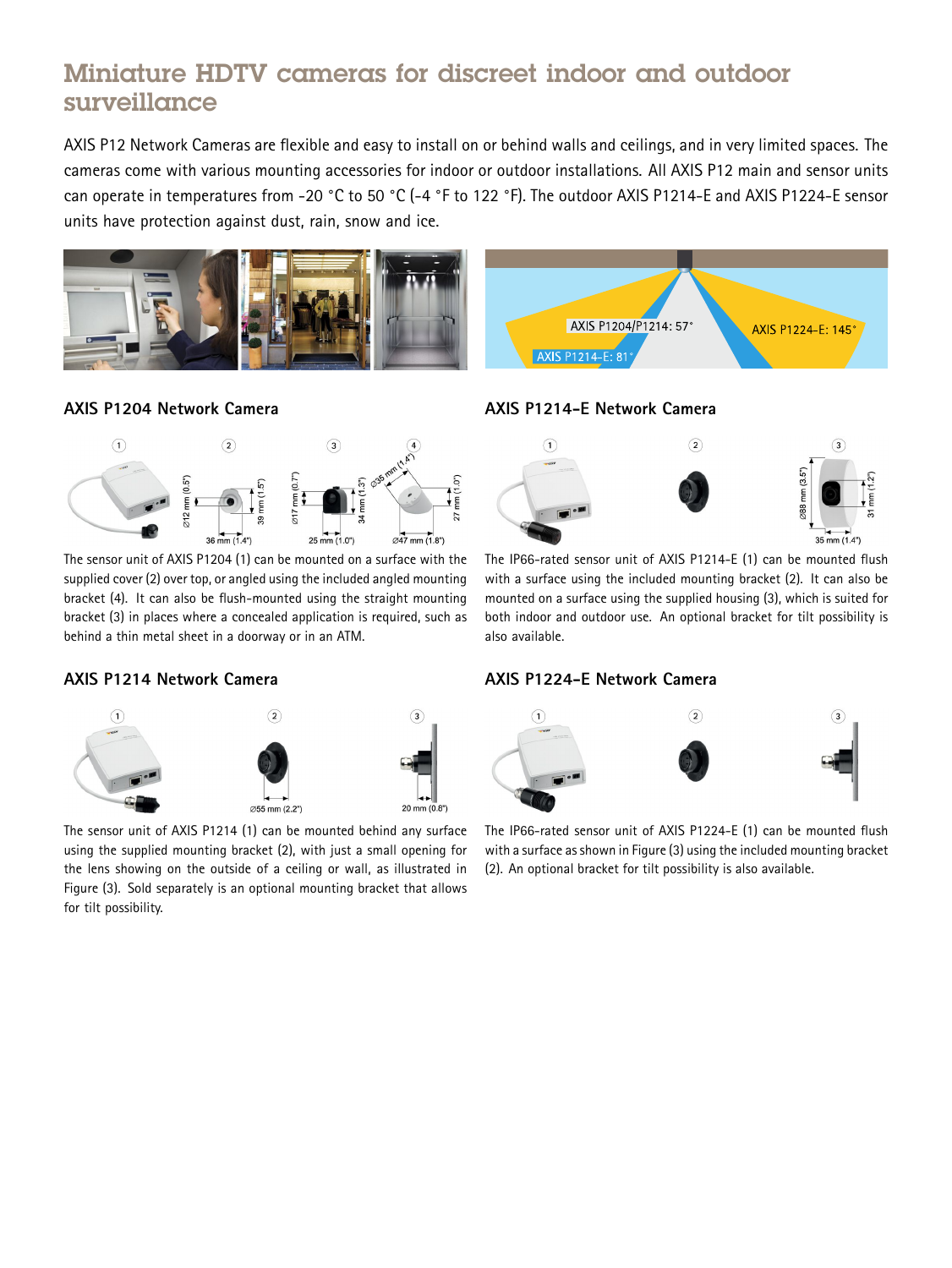